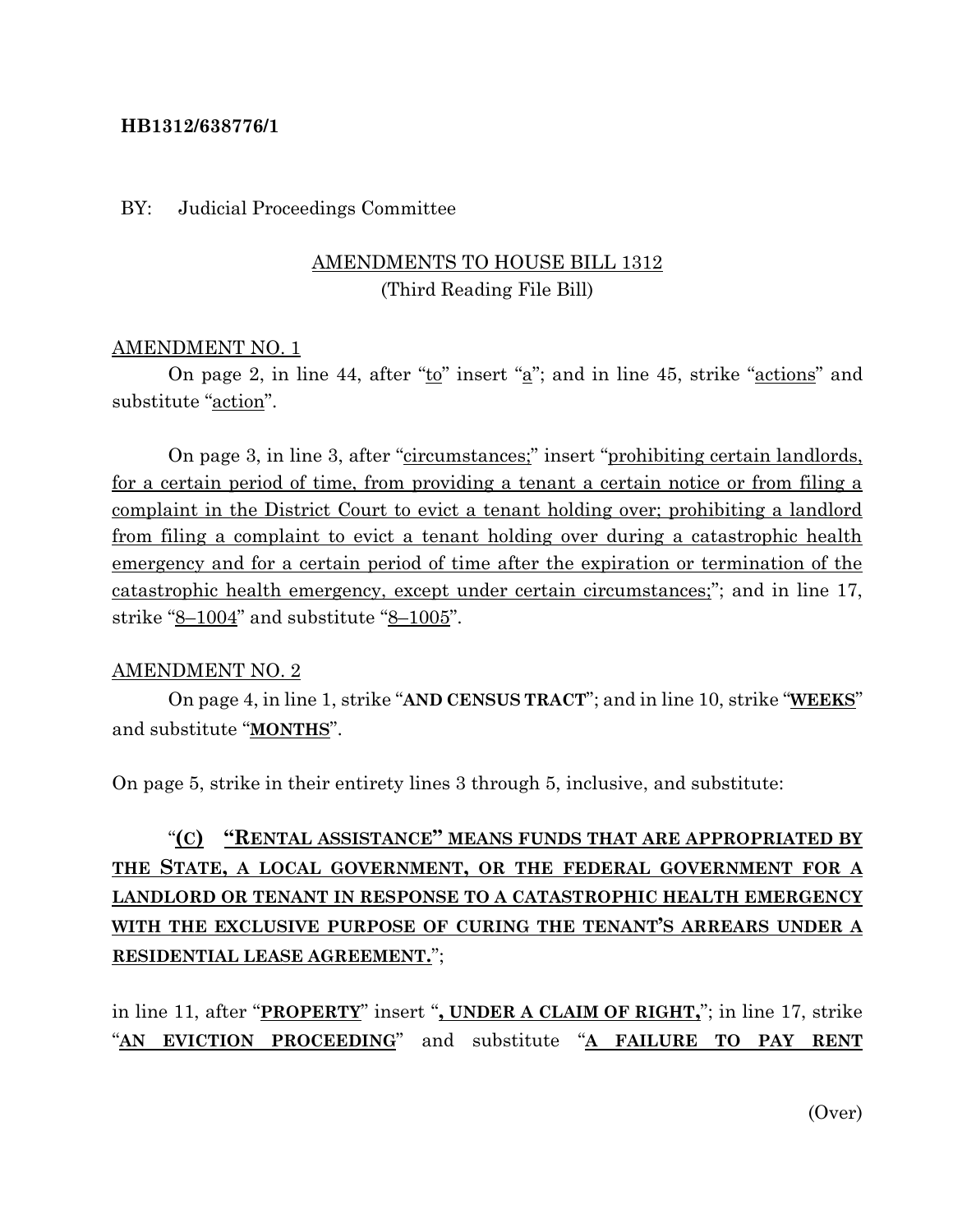### **HB1312/638776/1 Judicial Proceedings Committee Amendments to HB 1312 Page 2 of 4**

**PROCEEDING UNDER § 8–401 OF THIS TITLE**"; in lines 21 and 22, strike "**AN EVICTION PROCEEDING**" and substitute "**A FAILURE TO PAY RENT PROCEEDING UNDER § 8–401 OF THIS TITLE**"; in lines 26 and 27, strike "**AN EVICTION PROCEEDING**" and substitute "**A FAILURE TO PAY RENT PROCEEDING UNDER § 8– 401 OF THIS TITLE**"; and in line 32, after "**COURT**" insert "**BY A PREPONDERANCE OF THE EVIDENCE**".

On page 6, strike in their entirety lines 6 through 14, inclusive; in line 15, strike "**(D)**" and substitute "**(C)**"; in line 17, strike "**§§ 8–401 AND 8–402.1**" and substitute "**§ 8–401**"; in line 23, after "**EMERGENCY,**" insert "**IF A TENANT HAS DEMONSTRATED A SUBSTANTIAL LOSS OF INCOME,**"; in line 24, strike "**A**" and substitute "**THE**"; in line 25, strike the first "**A**" and substitute "**THE**"; and after line 28, insert:

## "**8–1005.**

**(A) THIS SECTION APPLIES ONLY DURING A CATASTROPHIC HEALTH EMERGENCY AND IF THE STATE, THE LOCAL GOVERNMENT, OR THE FEDERAL GOVERNMENT HAS ESTABLISHED A PROGRAM TO PROVIDE RENTAL ASSISTANCE IN THE JURISDICTION WHERE THE LEASED PREMISES IS LOCATED.**

### **(B) THIS SECTION MAY NOT BE CONSTRUED TO:**

**(1) INTERFERE WITH OR HAVE ANY EFFECT ON THE PROVISIONS OF § 8–402.1 OF THIS TITLE, EXCEPT AS SPECIFICALLY PROVIDED IN THIS SECTION; OR**

# **(2) RELIEVE ANY PERSON OF ANY OBLIGATION TO MAKE PAYMENTS OR TO COMPLY WITH ANY OTHER OBLIGATION THAT THE PERSON MAY HAVE UNDER A LEASE.**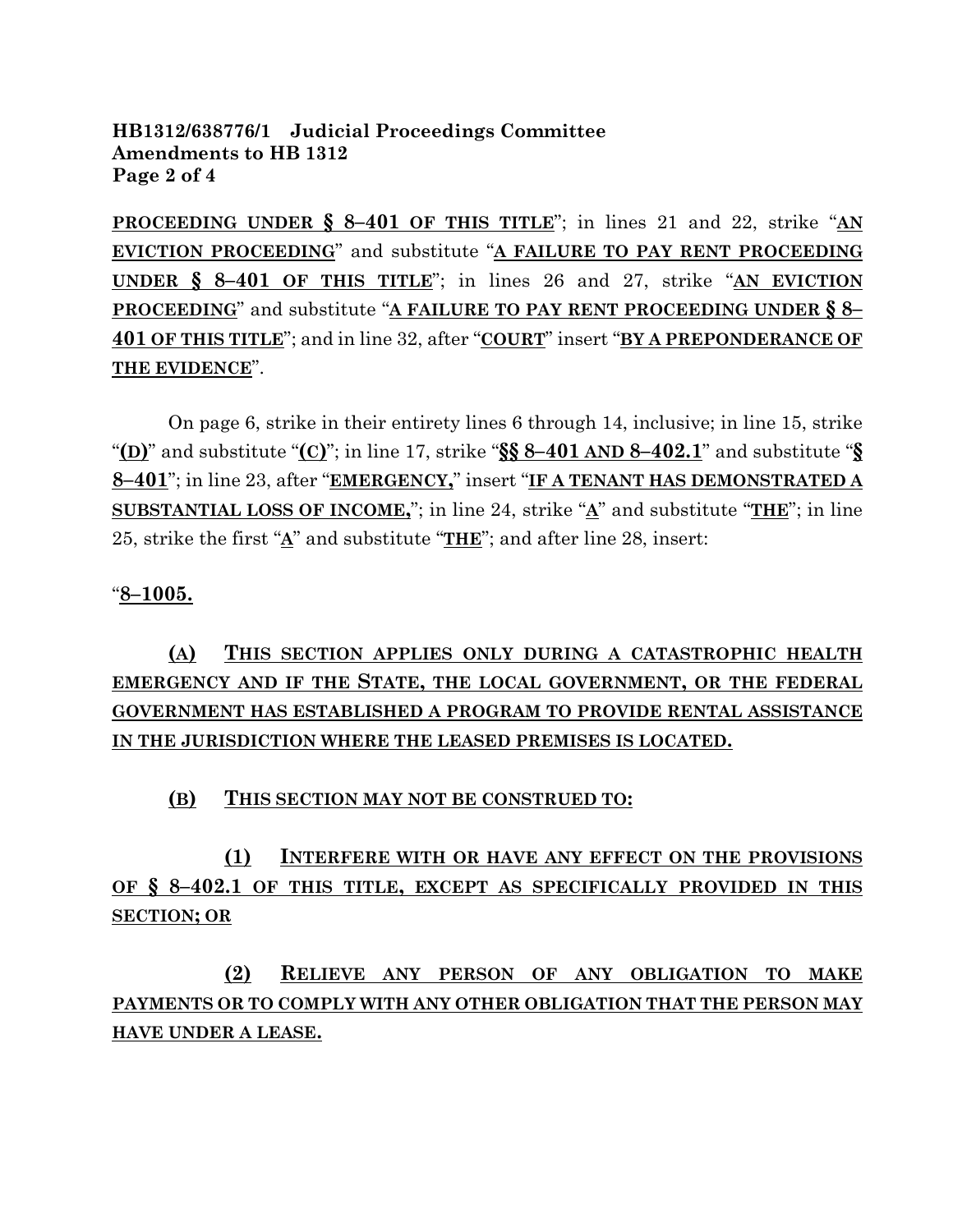**HB1312/638776/1 Judicial Proceedings Committee Amendments to HB 1312 Page 3 of 4**

**(C) A LANDLORD WHO RECEIVES RENTAL ASSISTANCE TO CURE A TENANT'S ARREARS MAY NOT, WITHIN 120 DAYS AFTER THE LANDLORD RECEIVES THE RENTAL ASSISTANCE:**

**(1) PROVIDE THE TENANT NOTICE TO QUIT UNDER § 8–402(B) OF THIS TITLE; OR**

**(2) FILE A COMPLAINT IN THE DISTRICT COURT TO EVICT THE TENANT UNDER § 8–402 OF THIS TITLE.**

**(D) DURING A CATASTROPHIC HEALTH EMERGENCY AND WITHIN 30 DAYS AFTER THE EXPIRATION OR TERMINATION OF THE CATASTROPHIC HEALTH EMERGENCY PROCLAMATION, A LANDLORD MAY NOT FILE A COMPLAINT IN THE DISTRICT COURT TO EVICT A TENANT UNDER § 8–402 OF THIS TITLE, UNLESS:**

**(1) THE LANDLORD ACCEPTED RENTAL ASSISTANCE PAYMENTS TO CURE A TENANT'S ARREARS AND MORE THAN 120 DAYS HAVE PASSED AFTER THE LANDLORD RECEIVED THE RENTAL ASSISTANCE;**

**(2) THE LANDLORD OR THE TENANT APPLIED IN GOOD FAITH FOR RENTAL ASSISTANCE AND RECEIVED A DETERMINATION OF INELIGIBILITY TO RECEIVE RENTAL ASSISTANCE;**

**(3) THE TENANT REFUSED TO APPLY FOR RENTAL ASSISTANCE AND REFUSED TO COOPERATE WITH THE LANDLORD IN APPLYING FOR RENTAL ASSISTANCE;**

**(4) THE LANDLORD, IN GOOD FAITH, SEEKS TO RECOVER POSSESSION OF THE LEASED PREMISES FOR USE AS A PRIMARY RESIDENCE BY**

(Over)